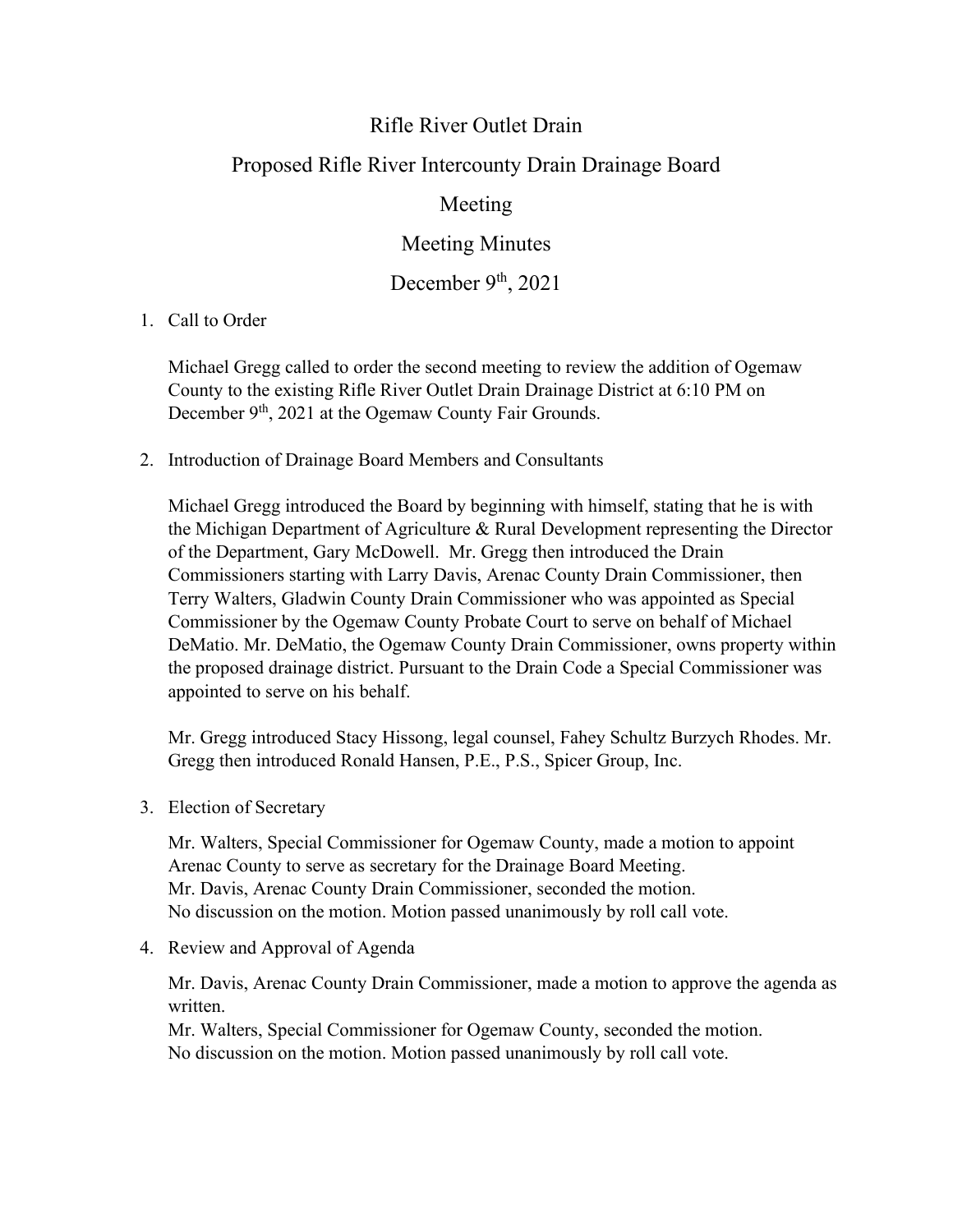5. Reading of Notice, Explanation of Procedures, and Voting rules

Mr. Gregg explained that the proceedings were initiated by a notice that was sent to the Michigan Department of Agriculture & Rural Development pursuant to Section 197(3) of the Michigan Drain Code Public Act 40 of 1956, as amended. Mr. Gregg read aloud the *Notice to Drainage Board of Proposed Addition of County to Drainage District.*  This meeting is a continuation of the meeting that was held in August 2021.

Ms. Hissong discussed the rules for voting pursuant to the Drain Code. Ms. Hissong also stated that a court reporter was present at the meeting and stated the importance of only one person speaking at a time in order to make a clear record.

## 6. Engineering Presentation regarding Drainage District Boundaries

Mr. Hansen provided an engineering presentation. He stated that Spicer Group, Inc. reviewed historical records of the Rifle River Outlet Drain dating back to1920. Proceedings for turning the Rifle River Outlet Drain into an intercounty drain were never completed. In 1950, the Rifle River was made into a county drain. The drain is currently approximately 1.5 miles long.

Mr. Hansen also discussed how Spicer Group, Inc. determined the preliminary, proposed district boundaries by elevation maps, such as high-resolution LiDAR Maps, and also conducted field reviews. Mr. Hansen concluded that it is clear that Ogemaw County does contribute water to the Rifle River Outlet Drain.

Ms. Hissong discussed that pursuant to the Drain Code there will be a second vote regarding the tentative apportionment between counties if it is determined that Ogemaw County needs to be added.

7. Public Comment

Mr. Davis, Arenac County Drain Commissioner, made a motion that public comment be limited to three minutes per person and that each person to be limited to speaking once. Mr. Walters, Special Commissioner for Ogemaw County, seconded the motion. No discussion on the motion. Motion passed unanimously by roll call vote.

Mr. Davis, Arenac County Drain Commissioner, made a motion to accept into the record any written resolutions and correspondence that was provided to the Board prior to the meeting, including all correspondence, transcripts, and the engineering presentation that was previously accepted into the record at the August 30, 2021, drainage board meeting. He further moved to accept into the record public comment and questions and the engineer presentation at today's drainage board meeting.

Mr. Walters, Special Commissioner for Ogemaw County, seconded the motion. No discussion on the motion. Motion passed unanimously by roll call vote.

Public Comment was received.